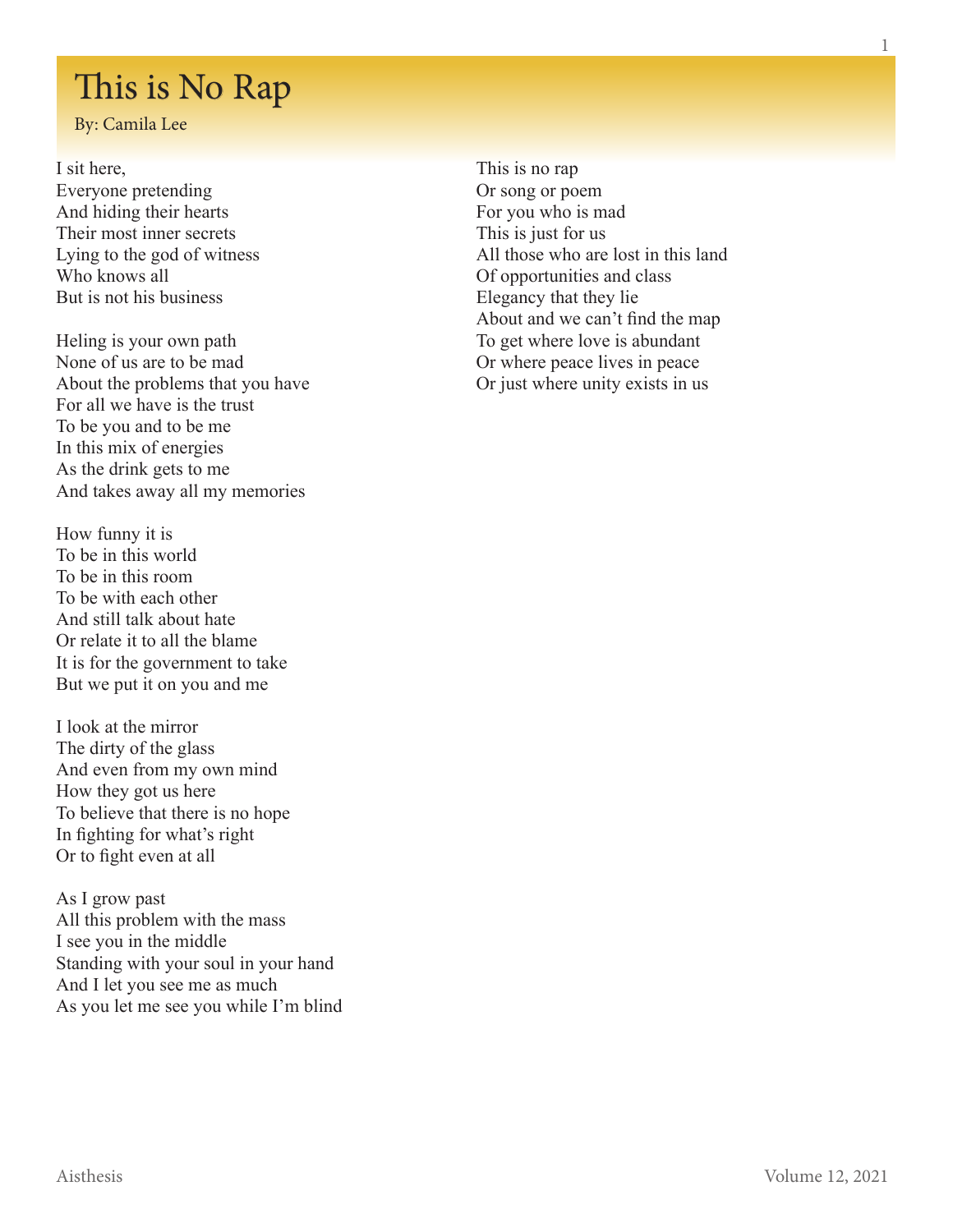Running Header Text